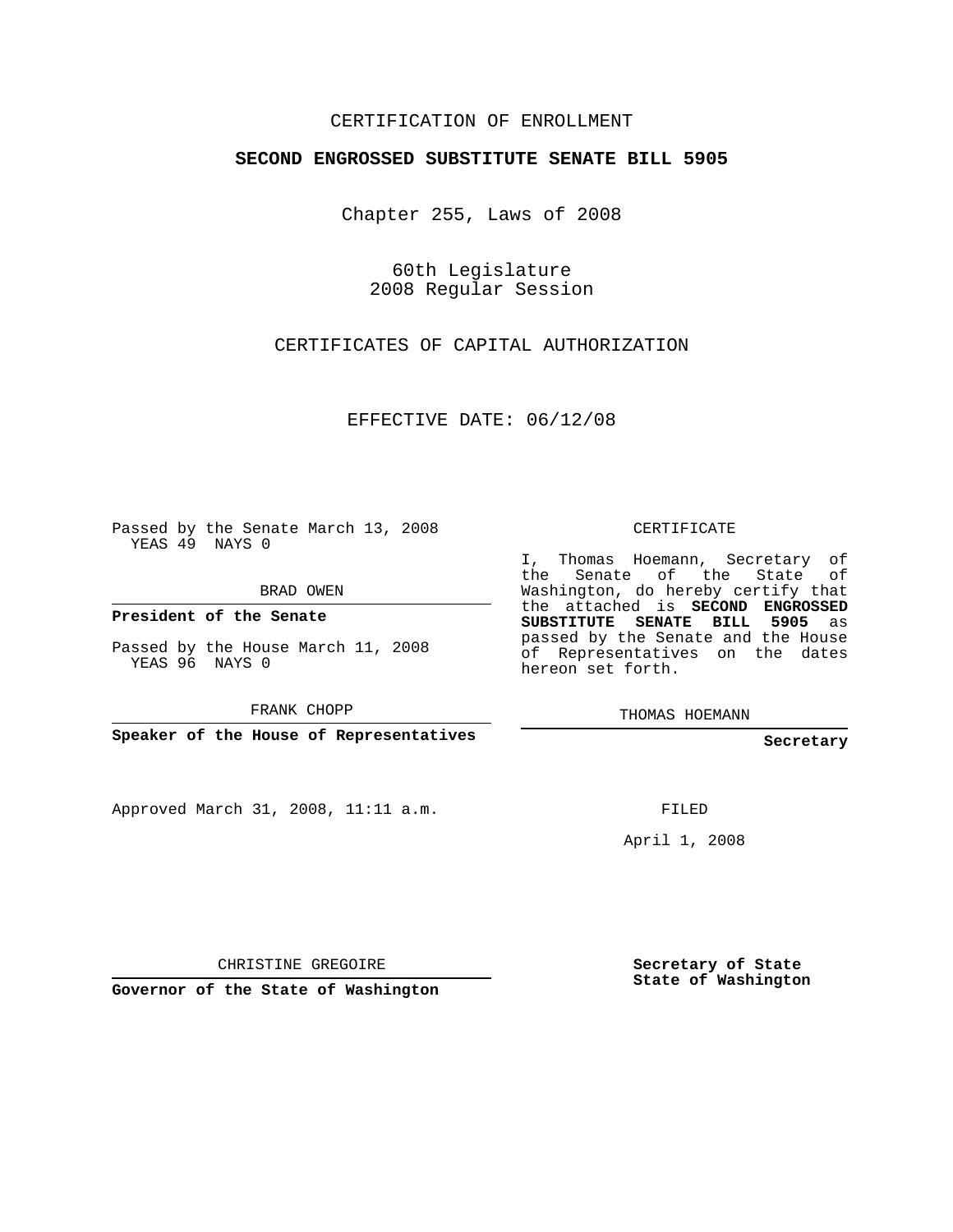## **SECOND ENGROSSED SUBSTITUTE SENATE BILL 5905** \_\_\_\_\_\_\_\_\_\_\_\_\_\_\_\_\_\_\_\_\_\_\_\_\_\_\_\_\_\_\_\_\_\_\_\_\_\_\_\_\_\_\_\_\_

\_\_\_\_\_\_\_\_\_\_\_\_\_\_\_\_\_\_\_\_\_\_\_\_\_\_\_\_\_\_\_\_\_\_\_\_\_\_\_\_\_\_\_\_\_

AS AMENDED BY THE HOUSE

Passed Legislature - 2008 Regular Session

**State of Washington 60th Legislature 2008 Regular Session**

**By** Senate Committee on Ways & Means (originally sponsored by Senators Franklin, Pflug, Keiser, Tom, Zarelli, Marr and Carrell)

READ FIRST TIME 03/05/07.

 1 AN ACT Relating to certificate of capital authorization; and 2 amending RCW 74.46.803 and 74.46.807.

3 BE IT ENACTED BY THE LEGISLATURE OF THE STATE OF WASHINGTON:

 4 **Sec. 1.** RCW 74.46.803 and 2001 1st sp.s. c 8 s 16 are each amended 5 to read as follows: 6 (1) The department shall establish rules for issuing a certificate

7 of capital authorization. ((Applications for a certificate of capital 8 authorization shall be submitted and approved on a biennial basis.)) 9 The rules shall address the following subjects, among others:

10 (a) The period of time during which applications for certificates 11 of capital authorization will be accepted;

12 (b) The period of time for which a certificate of capital 13 authorization will be valid; and

14 (c) The prioritization of applications for certificates of capital 15 authorization, consistent with the principles set out in this section. 16 (2) The rules for a certificate of capital authorization shall be

17 consistent with the following principles:

18 ((<del>(1) The certificate of capital authorization shall be approved on</del> 19 a first-come, first-served basis.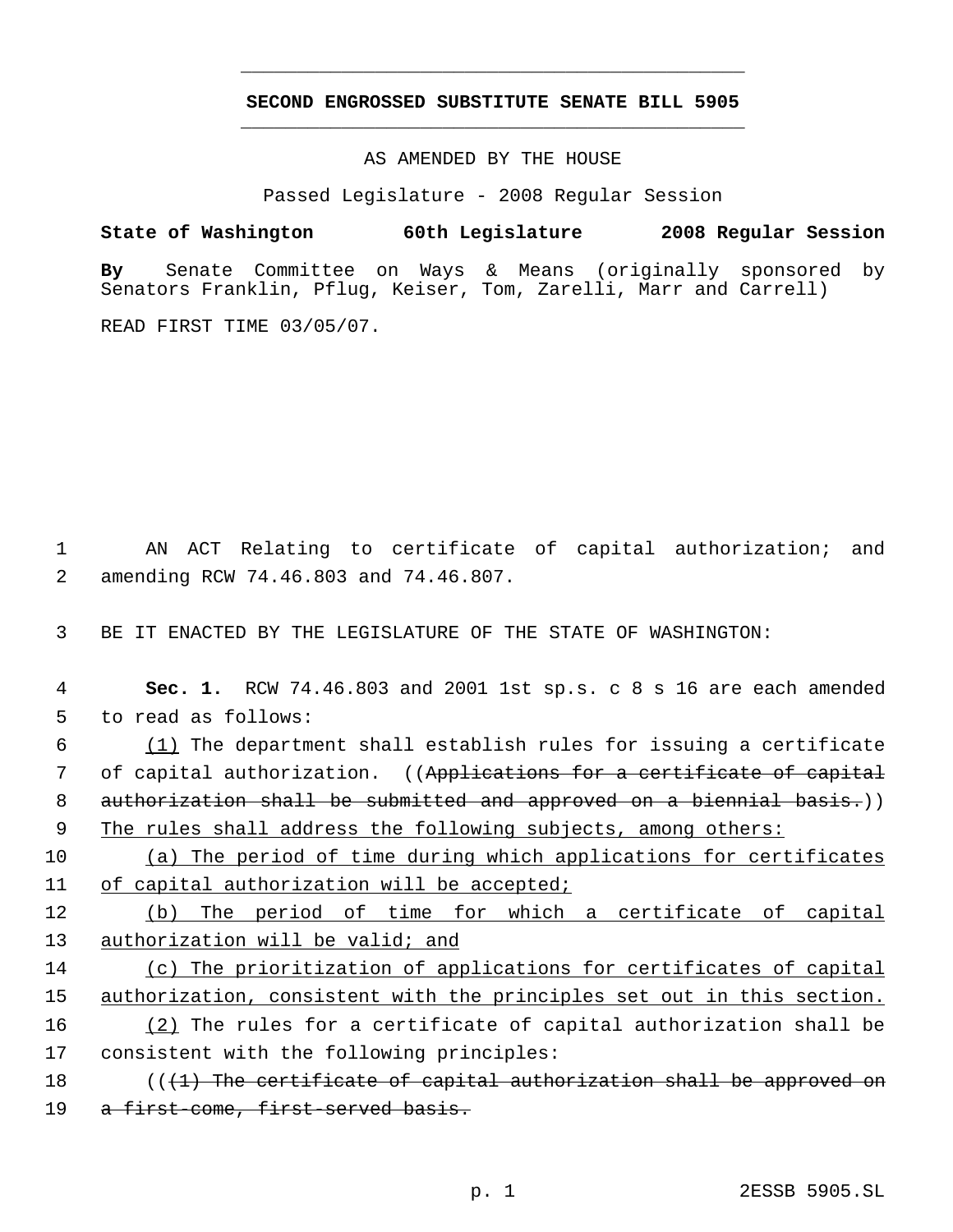(2) Those projects that do not receive approval in one authorization period shall have priority the following biennium should 3 the project be resubmitted.)) (a) A certificate of capital authorization is only required for capital expenditures exceeding the expenditure minimum as defined in RCW 70.38.025. (b) Certificate of capital authorization applications must be filed with the department by the end of the previous calendar year to be 9 considered for priority assignment the following state fiscal year beginning July 1. For example, a facility requesting a certificate of capital authorization for state fiscal year July 1, 2009, through June 30, 2010, must file a request for capital authorization no later than December 31, 2008. Within ninety days of receipt of an application, the department shall either reject the application as unacceptable or act upon it. (c) In processing and approving certificates of capital authorization filed with the department in accordance with (b) of this subsection, the department shall give priority approval in the following order: 20 (i) First priority shall be given to applications for renovation or replacement on existing facilities that incorporate innovative building designs that create more home-like settings. Of these applications, 23 preference shall be given to the greatest length of time since the last major renovation or construction. (ii) Second priority shall be given to renovations of existing facilities with the greatest length of time since their last major renovation or construction. (iii) Third priority shall be given to replacements of existing facilities with the greatest length of time since their last major renovation or construction. (iv) Last priority shall be given to new facilities and shall be processed on a first-come, first-served basis. (d) Within the priorities established by this section, applications for certificates of capital authorization that do not receive approval in one state fiscal year because that year's authorization limit has been reached shall have priority the following fiscal year if the applications are resubmitted.